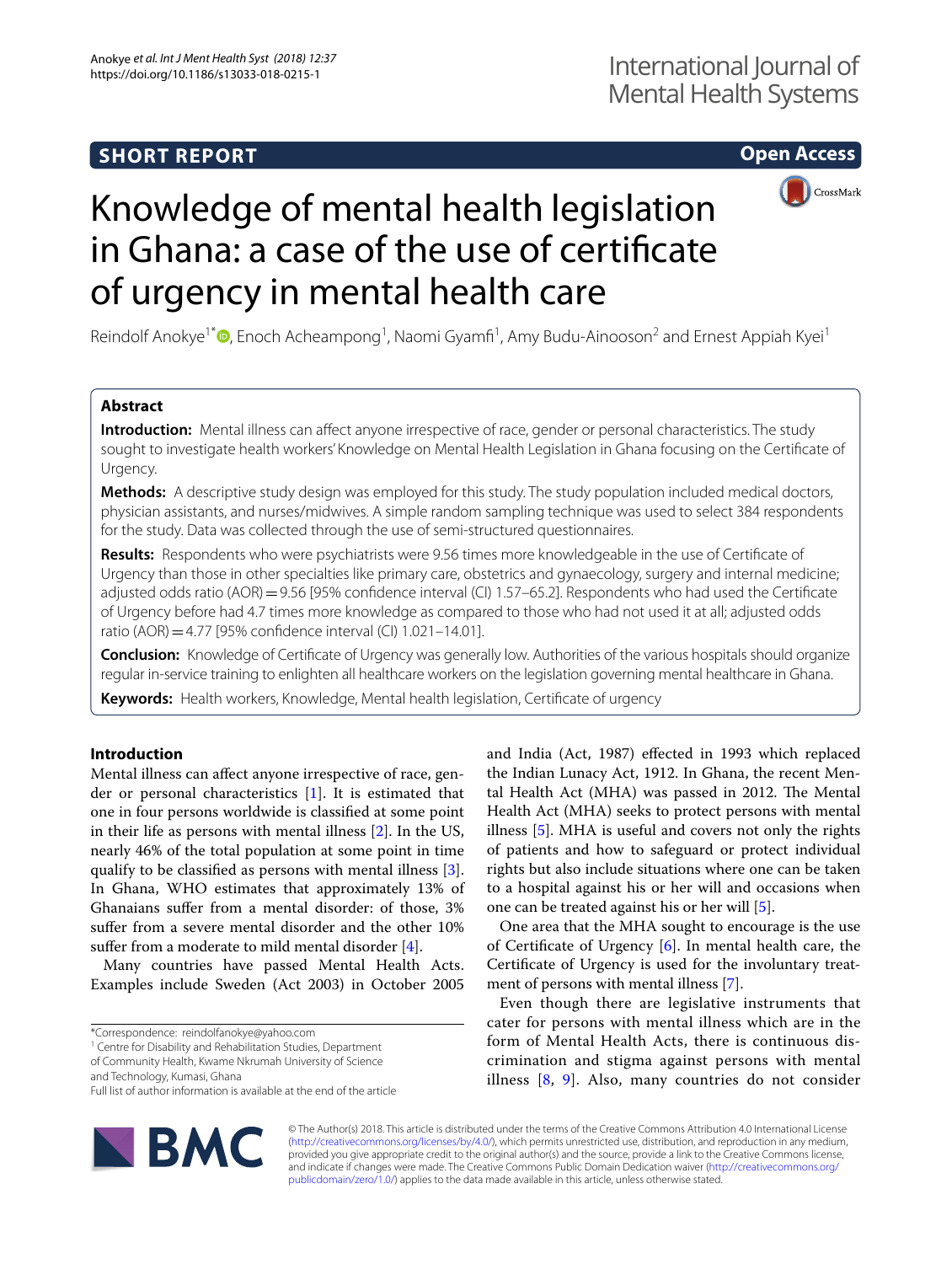mental health care as a vital component of public health care [[10\]](#page-6-9).

According to Ghana's Mental Health Act (846) Section 48, clause 2 and 3, when a registered medical practitioner examines a person with possible diagnosis of mental illness and meets the criteria for emergency care, the medical practitioner then issues a Certificate of Urgency to place the person under care, observation, and treatment. Also, any healthcare professional irrespective of their specialty may seek the assistance of the police to take a person to a health facility in a situation where the person is suspected to be suffering from a mental disorder for a Certificate of Urgency to be issued after examination by a medical practitioner.

Anecdotal evidence suggests that despite the provision of the Mental Health Act of Ghana, there seems to be less publicity about the use of the Certificate of Urgency as many citizens and even some health officers seem not to be aware of its existence.

In a study undertaken in Scotland which examined psychiatrists' knowledge of mental health legislation. The study findings revealed that knowledge of most basic definitions and fundamental areas was limited  $[11]$  $[11]$  $[11]$ . A study that was carried out to determine the levels of knowledge of Section 136, The Mental Health Act 1983 in the UK by Lynch et al. [\[12\]](#page-6-11) also found a majority of respondents having low knowledge of the Act 1983. Passmore and Leung [\[13\]](#page-6-12) study among psychiatrists found that half of the respondents did not know what certain provisions of the Human Rights Act stipulate. In Lovell et al. [[14\]](#page-6-13) study conducted among nurses holding powers in England, only 45% of the sample (164 nurses) knew the criteria set out in the Mental Health Act Code of Practice. Houlihan [[15](#page-6-14)] study found that nurses' required more training on treatment without consent under the Mental Health Act 1983 in England.

Knowledge levels of mental health legislation among health workers' in Ghana is scanty. Therefore, the study sought to investigate health workers' knowledge on mental health legislation in Ghana focusing on the Certificate of Urgency. The study will bring to bear the extent to which healthcare workers are knowledgeable when it comes to the use of the Certificate of Urgency. This will enable stakeholders to assess the knowledge base of health officials in mental healthcare in order to plan ways to improve it. The study will expose the use of Certificate of Urgency in Ghana. This will enable readers to become fully aware of the functionality of the Certificate of Urgency and enlighten them on their role in improving mental healthcare.

#### **Methods**

A descriptive design was employed in this study and the design was selected based on the fact that descriptive research allows the researcher to only express what is happening on the feld without any additions from the researcher's perspective. The researcher's duty in descriptive research is to only observe and present exactly the phenomenon of study  $[16]$  $[16]$  $[16]$ . Specifically, the health officer's use of Certifcate of Urgency in mental healthcare was expressed as it existed on the feld devoid of the investigator's opinion and sentiments.

The targeted population for the study was Medical Doctors, Physician Assistants, and Nurses who as part of their duties are engaged in providing treatment and referral services to persons with mental illness. The study population comprised of all health officials of 7 public hospitals in 3 regions (Central, Greater Accra, and Ashanti) of Ghana.

A multi-stage sampling technique was employed where three (3) regions were purposively selected due to the reason that the three psychiatric hospitals in the country are located in 2 of the regions (Central and Greater Accra) and the other being Ashanti has one of the largest hospitals in Ghana. After that, seven (7) hospitals were also purposively selected based on the availability of psychiatrists or mental health practitioners (Registered mental nurses, community mental health officers, and psychiatrists). These hospitals were selected in order to increase the probability of selecting a signifcant number of psychiatrists or mental health practitioners among other health workers. A simple random sampling technique was then used to select the respondents from the hospitals. The probability sampling was used in order to also include other health professionals who may not be psychiatrist but play other roles when it comes to mental health as in the case of midwives who play a signifcant role in the management of postpartum depression/postpartum psychosis.

Respondents were randomly selected by letting them pick a paper that was folded and had 'Yes' or 'No' written in it. Tose who picked 'Yes' were selected till the minimum sample size was achieved. In this study, the minimum sample size was estimated using the formula of Cochran [\[17\]](#page-6-16) which is recommended for studies where the total population is not known.

The formula is;

$$
n_0=\frac{z^2\times p(1-p)}{e^2}.
$$

The following values were used for estimating the sample size— $n_0$ : ?,  $z^2$ : 95% confidence level (The value of (1−α) in standard normal distribution *z*-table, which is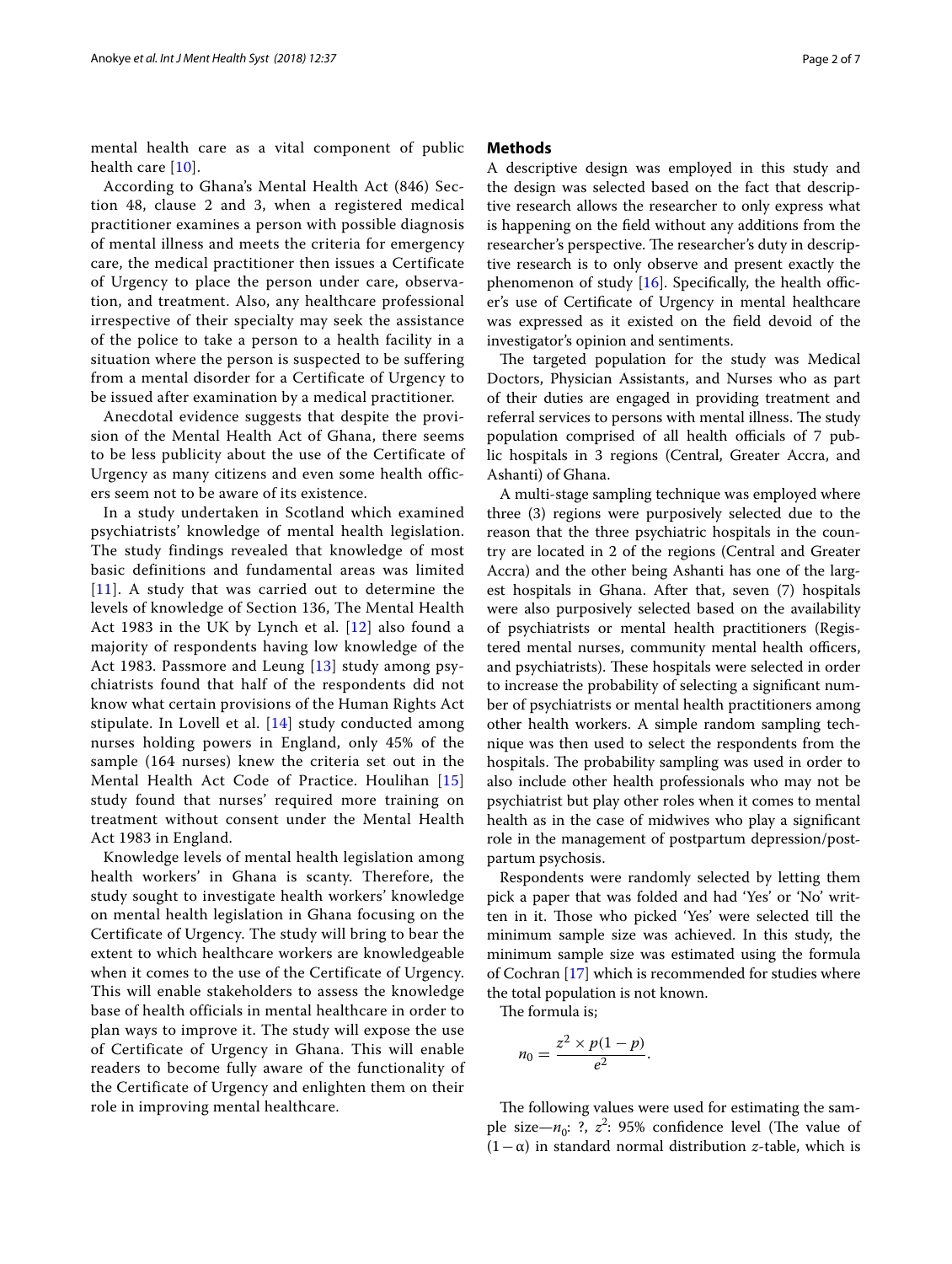1.96 for 95%), *p*: 50% variability of the population (which is maximum),  $e: 5\%$  margin of error. Where,  $n_0$ : sample size, which was estimated,  $z^2$ : selected critical value of the desired level of confdence or risk, *p*: estimated proportion of an attribute that is present in the population or maximum variability of the population, *e*: the desired level of precision or margin of error.

The values were placed in the formula;

$$
n_0 = \frac{(1.96)^2 \times 0.5(1 - 0.5)}{(0.05)^2} = 384.16.
$$

The minimum sample size of 384 was obtained. Therefore, a sample of 384 was selected for the study. However, out of the estimated sample of 384 respondents, 5 exited at the early stages of the study and 379 respondents completed the study. Therefore the margin of error was 0.58%.

Data was collected through the use of semi-structured questionnaires and were self-administered by respondents. A pre-test was conducted in two diferent regions to ascertain the potency of the sampling procedure and the viability of the research instruments. Cronbach's Alpha was used to test the viability of the questionnaires and the value of the Cronbach's Alpha was 0.62 (more than 0.5 and above are recommended values), the questionnaire was subsequently modifed to achieve higher viability. This made the instrument more appropriate which improved data collection. Difficulties in interpreting information in the research instruments were corrected by simplifying the wording.

The investigators personally arranged for the administration of the research instruments after a prior visit that assisted in refning timings of distribution of questionnaires. The investigators agreed with the respondents when the research instruments were to be administered and the specifc date of collecting the questionnaires. A period of one (1) week was allowed for the respondents to answer the questionnaire.

To render the study ethical, the right of self-determination, anonymity, confdentiality and informed consent were observed. Written and verbal permission was obtained to conduct the study in the hospital. Respondents were told the purpose of the study, the procedure that would be used to collect the data, and assured them that there were no potential risks or cost involved. Scientifc sincerity is regarded as a very important ethical responsibility when conducting research. Therefore the researcher took the following ethical consideration in the process of collecting the data for the study. The respondents for the study were allowed to participate voluntarily in the research without been persuaded. The reason for the observance of this was that if they are not allowed to

participate out of their own volition, they will give false information that will mar the objectives of the research. The respondents of the study were told the objectives of the study, the possible implication and efect of the research. As a result of this, the information given was based purely on informed consent. The confidentiality of the study was paramount and observed by the researcher. The data collected were managed and used in such a way that the identity of the respondents were protected and that no information can be directly traced or associated with any individual respondent. All references were duly acknowledged to prevent plagiarism.

Data cleaning was done which involved identifcation of incomplete or inaccurate responses and completed ones. After data cleaning, the data were coded and entered into the computer for analysis using the Statistical Package for Social Sciences (SPSS) version 20 and the excel spreadsheet. Results have been presented in percentages and frequencies through frequency tables and pie charts.

# **Results**

#### **Demographic characteristics of respondents**

Table [1](#page-3-0) indicates the demographic characteristics of the respondents for the study. The demographic variables of respondents studied covered age, gender, professional qualifcation, specialties and years of working experience. More than half of the respondents were females constituting 53%. The highest age group among the respondents was between the age range 26–35 years. Out of the total number of respondents, 88% were nurses/ midwives representing the largest professional group. With regard to the specialties of the respondents, 52% of respondents indicated primary care as their main specialty feld while 4% of the respondents practiced psychiatry/mental healthcare. Over half (53%) of the total number of respondents had between 1 and 5 years working experience with only 3% having 16 years and more working experience.

#### **Knowledge of Certifcate of Urgency**

The knowledge of respondents on Certificate of Urgency was assessed to indicate their level of awareness on specifc regulations guiding the use of Certifcate of Urgency. From Table [2](#page-3-1), close to half (47%) of respondents were aware of the existence of Certifcate of Urgency under the Mental Health Act. Less than half (42%) of the total number of respondents indicated that a patient under Certifcate of Urgency can be detained not exceeding 72 h. Respondents who were aware of the specifc regulation that "a person shall be received and detained in any other place of safe custody for a period not exceeding 48 h" were 127 representing 34% of the total number of respondents. Regarding their awareness of the existence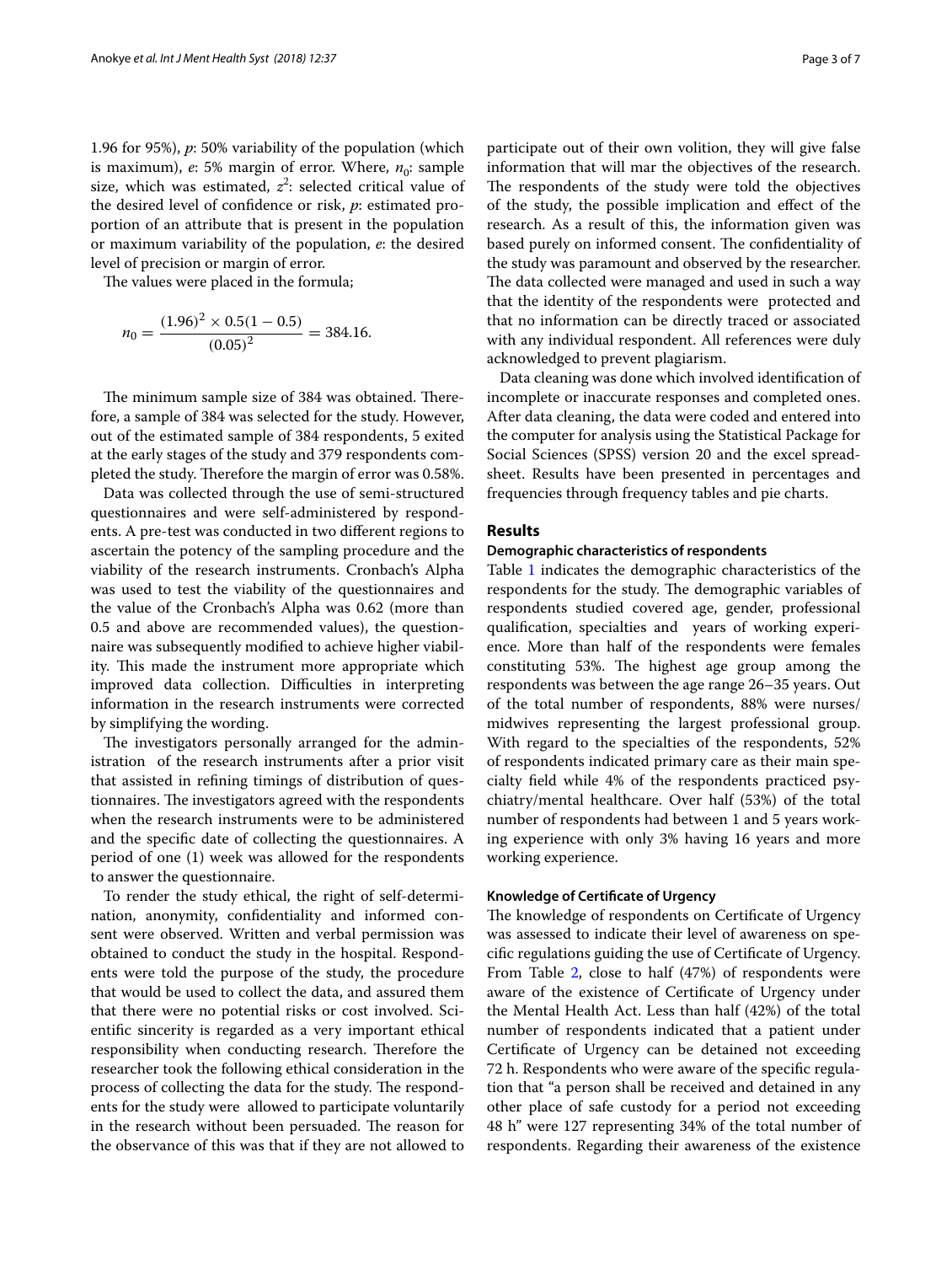<span id="page-3-0"></span>

|  |  | Table 1 Demographic characteristic of respondents |  |
|--|--|---------------------------------------------------|--|
|--|--|---------------------------------------------------|--|

| Demographic variables      | Frequency<br>$(n = 379)$ | Percentage<br>(%) |  |
|----------------------------|--------------------------|-------------------|--|
| Gender                     |                          |                   |  |
| Female                     | 202                      | 53                |  |
| Male                       | 177                      | 47                |  |
| Age                        |                          |                   |  |
| $18 - 25$                  | 122                      | 32                |  |
| $26 - 35$                  | 173                      | 46                |  |
| $36 - 45$                  | 65                       | 17                |  |
| $46 - 55$                  | 10                       | 3                 |  |
| 56 and above               | 9                        | $\overline{2}$    |  |
| Professional qualification |                          |                   |  |
| Med. doctor                | 16                       | $\overline{4}$    |  |
| Phy. assistants            | 29                       | 8                 |  |
| Nurse/midwife              | 334                      | 88                |  |
| Specialties                |                          |                   |  |
| Primary care               | 198                      | 52                |  |
| Obstetrics and gynecology  | 96                       | 25                |  |
| Surgery                    | 22                       | 6                 |  |
| Psychiatry/mental health   | 16                       | $\overline{4}$    |  |
| Internal medicine          | 47                       | 12                |  |
| Years of work (years)      |                          |                   |  |
| $1 - 5$                    | 213                      | 56                |  |
| $6 - 10$                   | 121                      | 32                |  |
| $11 - 15$                  | 34                       | 9                 |  |
| 16 years and above         | 11                       | 3                 |  |

#### <span id="page-3-1"></span>**Table 2 Knowledge of Certifcate of Urgency**

| <b>Variables</b>                                                                                              | Frequency (n = 379) $%$ |
|---------------------------------------------------------------------------------------------------------------|-------------------------|
| Awareness of Certificate of Urgency under mental health act                                                   |                         |
| Yes                                                                                                           | 179 (47%)               |
| No                                                                                                            | 200 (53%)               |
| A patient under the Certificate of Urgency may be detained not<br>exceeding 72 h                              |                         |
| Yes                                                                                                           | 219 (58%)               |
| No                                                                                                            | 160 (42%)               |
| A person shall be received and detained in any other place of safe<br>custody for a period not exceeding 48 h |                         |
| Yes                                                                                                           | 127 (34%)               |
| No                                                                                                            | 255 (66%)               |
| The existence of any procedure in issuing the Certificate of Urgency                                          |                         |
| Yes                                                                                                           | 213 (56%)               |
| No                                                                                                            | 166 (44%)               |
| Where the Certificate of Urgency can be obtained                                                              |                         |
| Any health facility                                                                                           | 41 (11%)                |
| Ministry of health office                                                                                     | 69 (18%)                |
| Ghana health service officers                                                                                 | 120 (32%)               |
| Psychiatric hospital                                                                                          | 49 (13%)                |
| Don't know                                                                                                    | 100 (26%)               |

of any procedure in issuing the Certifcate of Urgency, the majority (56%) indicated their awareness of existing proceedings in the issue of the Certifcate of Urgency. Among the places where Certifcate of Urgency could be obtained, Ghana Health Service were the commonest place mentioned by 32% of the respondents who were aware that Certifcate of Urgency could be obtained from that end whilst 26% of the respondents were not aware of where the Certifcate of Urgency could be obtained.

# **Use of Certifcate of Urgency**

Figure [1](#page-3-2) illustrates respondents' utilization of Certificate of Urgency in their field of practice. The majority (73%) of the respondents had never used Certifcate of Urgency in their feld of practice with less than half (27%) of the respondents indicating the usage of Certifcate of Urgency.

#### **Instance the hospital can issue the Certifcate of Urgency**

From Fig. [2](#page-4-0), it can be observed that 37% of the respondents stated that a Certifcate of Urgency can be issued when a patient is showing signs of having a mental illness. Other notable cases mentioned by respondents where Certifcate of Urgency could be used includes when there is the need for urgent treatment (29%), the need to refer the patient to another facility (18%) and when a patient is brought to the facility by police officer (16%).

# **Association between demographic characteristics, the use of Certifcate of Urgency and Knowledge of Certifcate of Urgency**

Table [3](#page-5-0) summarizes the result of the univariate and multivariate analysis of the association between demographic characteristics as well as the use of Certifcate of Urgency

<span id="page-3-2"></span>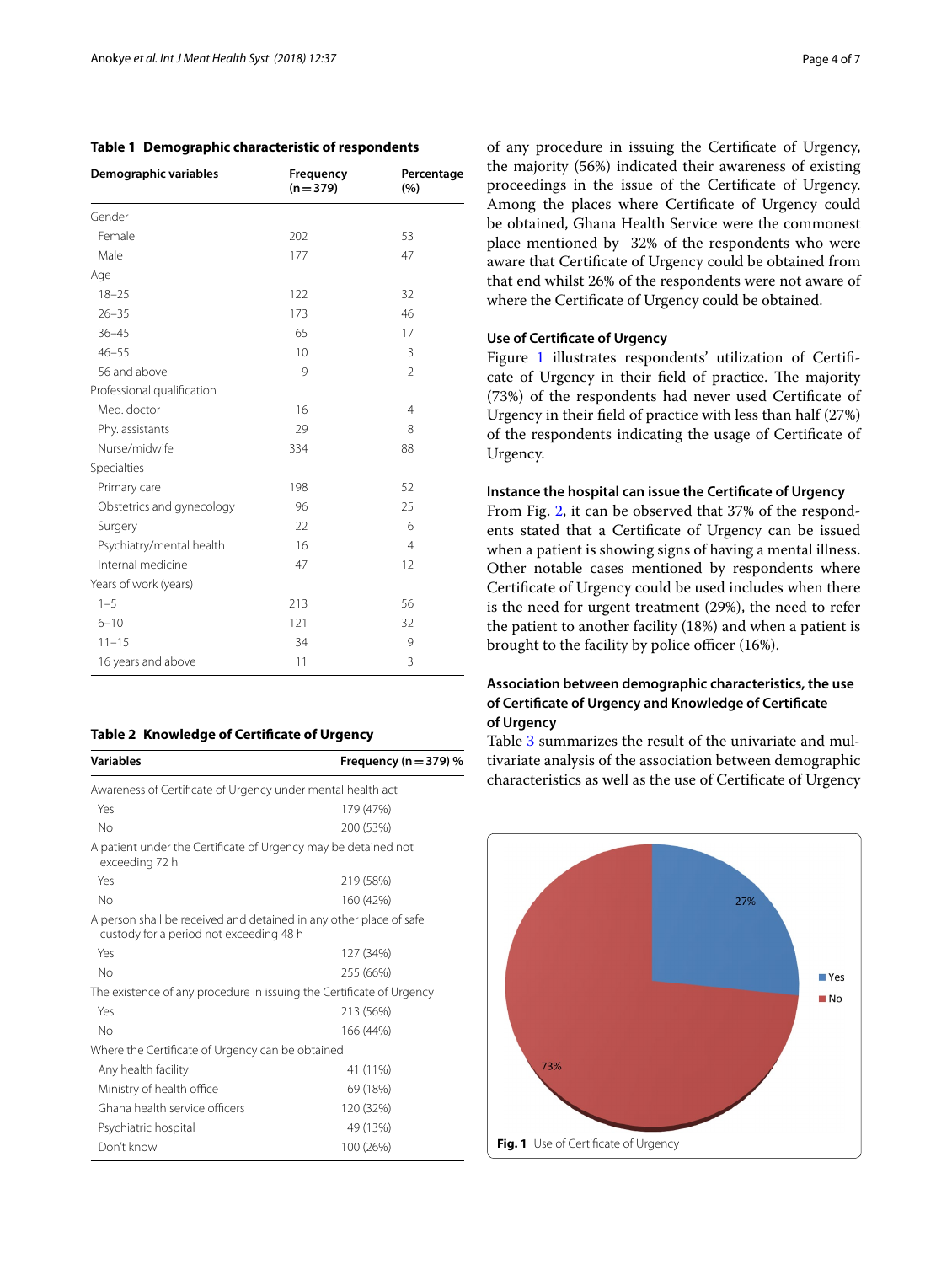

<span id="page-4-0"></span>and knowledge of Certifcate of Urgency. In both the univariate analysis and the multivariate analysis, specialty of the health workers and the use of the Certifcate of Urgency had an association with having adequate knowledge of the Certifcate of Urgency. Respondents who were psychiatrists were 9.56 times more knowledgeable when it comes to issuance and other information related to the Certifcate of Urgency than those in other specialties like primary care, obstetrics and gynaecology, surgery and internal medicine; adjusted odds ratio (AOR)=9.56 [95% confdence interval (CI) 1.57–65.2]. Respondents who had used the Certifcate of Urgency before had 4.7 times more knowledge as compared to those who had not used it at all; adjusted odds ratio  $(AOR)=4.77$  [95%] confdence interval (CI) 1.021–14.01].

# **Discussions**

A study by Humphreys [\[11](#page-6-10)] to assess psychiatrists' knowledge of mental health legislation indicated inadequate knowledge on the foundational and essential areas within the mental health legislation. A similar fnding was evidenced in this study as health workers were not adequately aware of certain aspects of the Mental Health Act and specifc regulations guiding the issuance and usage of Certificate of Urgency. This may be as a result of the lack of training of health professionals in mental health legislation in the provision of mental healthcare. Respondents who were psychiatrists had 9 times more adequate knowledge when it comes to the issuance and related information on Certifcate of Urgency than those in other specialties like primary care, obstetrics and gynaecology, surgery and internal medicine. It is important for the authorities to increase their efforts in organizing training programmes to educate and enlighten all health workers within their healthcare facilities on mental health legislation in the provision of mental healthcare. This has the potential of increasing the knowledge of healthcare providers on mental health issues which will eventually improve their performance. This is important because it has been reported in Nigeria that the provision of in-service training through the development of strategies for the promotion, prevention, management, treatment and rehabilitation of mental and neurological disorders has improved the performance of healthcare professionals when it comes to management of mental illness [[18](#page-6-17)].

Another study undertaken by Lynch et al. [\[12\]](#page-6-11) on the levels of knowledge of Section 136 of the Mental Health Act 1983 in the UK found diferent results compared to what was found in this study. In Lynch et al. [[12\]](#page-6-11) study, 179 questionnaires were administered to 30 senior doctors, 24 senior house officers, 33 senior nurses and 92 police officers. Out of these respondents, 10% of the health workers who were Accident and Emergency practitioners and 23% of the police had been formally trained on the Mental Health Act 1983. The discrepancies between these two studies could arise from the nature of participants and health workers specialties included in the various studies. In this study, police officers were not included and participants had no specialty of accident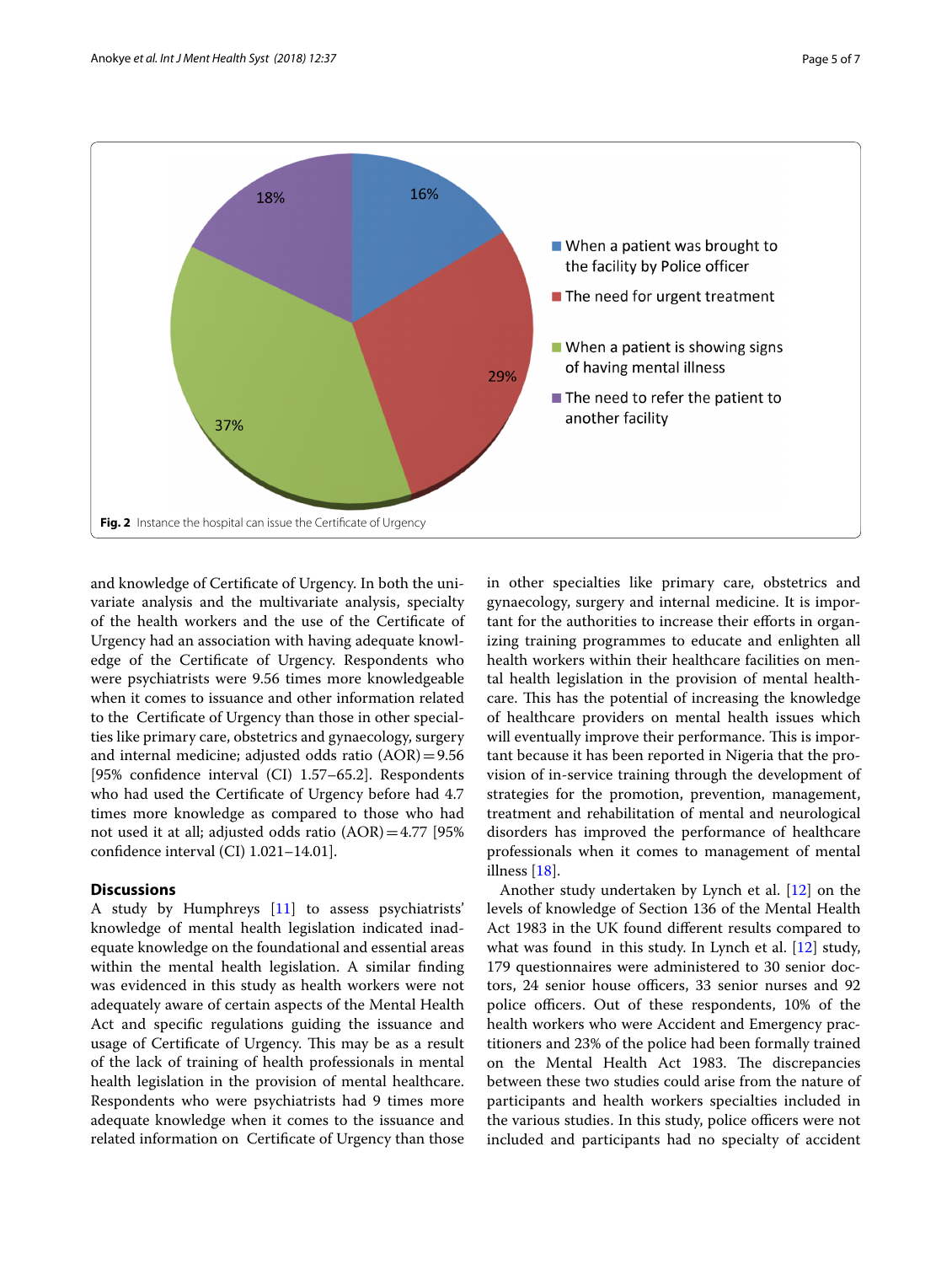| <b>Variables</b>                  | Knowledge of Certificate of Urgency |                | <b>Univariate</b>    |         | <b>Multivariate<sup>a</sup></b> |         |
|-----------------------------------|-------------------------------------|----------------|----------------------|---------|---------------------------------|---------|
|                                   | Adequate (n)                        | Inadequate (n) | OR (95% CI)          | P-value | AOR (95% CI)                    | P-value |
| Gender                            |                                     |                |                      |         |                                 |         |
| Female                            | 72                                  | 130            | $1.10(0.48 - 2.48)$  | 0.797   | $0.85(0.19 - 3.09)$             | 0.698   |
| Male                              | 68                                  | 109            | 1.00                 |         | 1.00                            |         |
| Professional qualification        |                                     |                |                      |         |                                 |         |
| Med. doctor                       | 14                                  | $\overline{2}$ | $1.02(0.44 - 2.35)$  | 0.838   | $1.62(0.41 - 5.66)$             | 0.529   |
| Phy. assistance                   | 15                                  | 14             | 1.00                 |         | 1.00                            |         |
| Nurse                             | 111                                 | 223            | $1.14(0.32 - 4.01)$  | 0.912   | $2.00(0.17 - 25.05)$            | 0.636   |
| Specialties                       |                                     |                |                      |         |                                 |         |
| Primary care                      | 68                                  | 130            | 1.00                 |         | 1.00                            |         |
| Obst. and gynecol.                | 50                                  | 46             | 2.01                 | 0.139   | $1.21(0.28 - 6.27)$             | 0.706   |
| Surgery                           | 6                                   | 16             | 1.00                 |         |                                 |         |
| Psychiatry                        | 12                                  | 4              | 12.5 (3.54-45.49)    | < 0.001 | $9.56(1.57 - 65.2)$             | 0.014   |
| Internal medicine                 | $\overline{4}$                      | 43             | $6.33(0.08 - 1.56)$  | 0.112   | $0.44(0.08 - 2.46)$             | 0.255   |
| Years of work (years)             |                                     |                |                      |         |                                 |         |
| $1 - 5$                           | 73                                  | 140            | 1.00                 |         | 1.00                            |         |
| $6 - 10$                          | 42                                  | 79             | $0.89(0.41 - 3.02)$  | 0.797   | $1.29(0.35 - 4.81)$             | 0.122   |
| $11 - 15$                         | 22                                  | 12             | $2.86(1.13 - 20.28)$ | 0.121   | $1.31(0.04 - 2.19)$             | 0.211   |
| 16 years and above                | 3                                   | 8              | 1.00                 |         | 1.00                            |         |
| Use of the Certificate of Urgency |                                     |                |                      |         |                                 |         |
| Yes                               | 81                                  | 20             | 8.21 (3.12-20.18)    | < 0.001 | 4.77 (1.021-14.01)              | 0.044   |
| No                                | 59                                  | 219            | 1.00                 |         | 1.00                            |         |

<span id="page-5-0"></span>**Table 3 Odds ratio with 95% confdence interval for association between demographic characteristics as well as the use of Certifcate of Urgency and Knowledge of Certifcate of Urgency**

*OR* odds ratio, *CI* confdence interval, *AOR* adjusted odds ratio

<sup>a</sup> Mutually adjusted

and emergency staf. A further investigation could be done to assess the knowledge of police officers who may have the power to hold up suspected persons with mental illness in public places and keep them safe.

The Mental Health Act of Ghana sets out established guidelines for the treatment of mental disorders and in the issuing of the Certificate of Urgency. The study found that more than half of the respondents (56%) knew the existing procedures in issuing the Certifcate of Urgency. However, less than half of the sample (45%) of nurses in England in a study conducted by Lovell et al. [\[14\]](#page-6-13). was cognizant of the specifc principles set out in the Mental Health Act Code of Practice. This may be as a result of the inclusion of other health professionals in this study who may be conversant with the procedure in issuing the Certifcate of Urgency as compared to the use of the only nurse in the study in England.

### **Strengths of the study**

The study has provided vital information on the Mental Health Act that will support mental healthcare in Ghana. The sample size was large enough and healthcare professionals from diferent specialties were included in the study.

#### **Limitations of the study**

The scope of the study was limited to southern Ghana, therefore, ignoring the other mental health practitioners and health workers in the northern part of the country. The Procedure for the issuance of a Certificate of Urgency also involves police officers and family members of persons with mental illness'. However, they were not included in the study due to the focus on health workers. Whilst there may be limitations inherent in the study and approaches used, these by no means compromise the results reported.

# **Conclusion**

The knowledge of respondents on Certificate of Urgency was assessed based on the fndings, it can be concluded that knowledge on the Certifcate of Urgency and its utilization among health workers was generally low. Health workers in psychiatry, however, were more knowledgeable when it comes to the use of Certifcate of Urgency